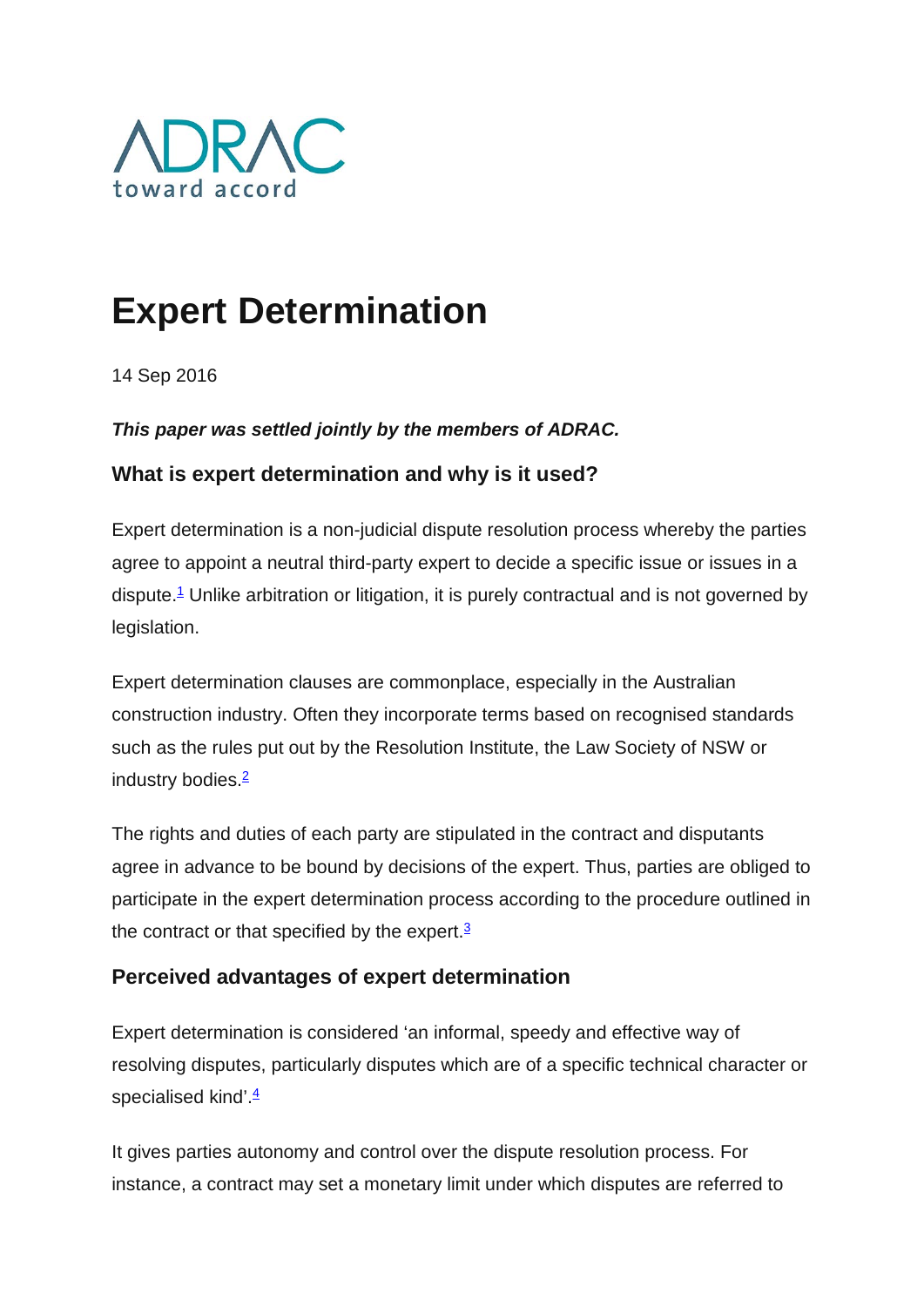expert determination and can impose conditions of confidentiality on both parties and the expert. The parties can specify the questions to be determined, the methods applied as well as setting other parameters on documents provided, length of submissions, whether there is a hearing, timeframes, cost and immunity of the expert. $\frac{5}{2}$ 

## **Agreements to submit a dispute to expert determination - pre or post dispute?**

In commercial contracts, 'upfront' provision can be made for expert determination in a DR clause whereby the parties agree to submit disputes, if they arise, for expert determination. Parties may, however, be reluctant to bind themselves in advance to expert determination.

Parties can always reach agreement to submit a particular dispute to expert determination *after* a dispute arises, even if (i) their relationship is not governed by any contract; or (ii) their contract does not make provision for expert determination, in which case a post-dispute agreement to submit the dispute for expert determination will operate as a variation of the original contract.

Agreeing to expert determination after a dispute has arisen can have significant advantages because the choice of expert, procedures, timeframes etc can be tailored to that particular dispute and the circumstances in which it arises.

For that reason, ADRAC considers that DR clauses in contracts (particularly those of a tiered kind) could make greater, and more explicit, provision for expert determination – for instance, by requiring the parties, when a dispute arises, to attempt to reach agreement on submitting the dispute to expert determination within a stipulated timeframe, failing which other tiers in the DR regime would apply.<sup>6</sup>

#### **Who are the experts and what are their responsibilities?**

An expert is usually selected based on their expertise and experience in the relevant subject area of the dispute.<sup> $7$ </sup> They have specific training, qualifications, skills or experience in the area. $8$  Often parties provide for a nominated third party to appoint the expert(s) to determine the dispute, with or without adopting the corresponding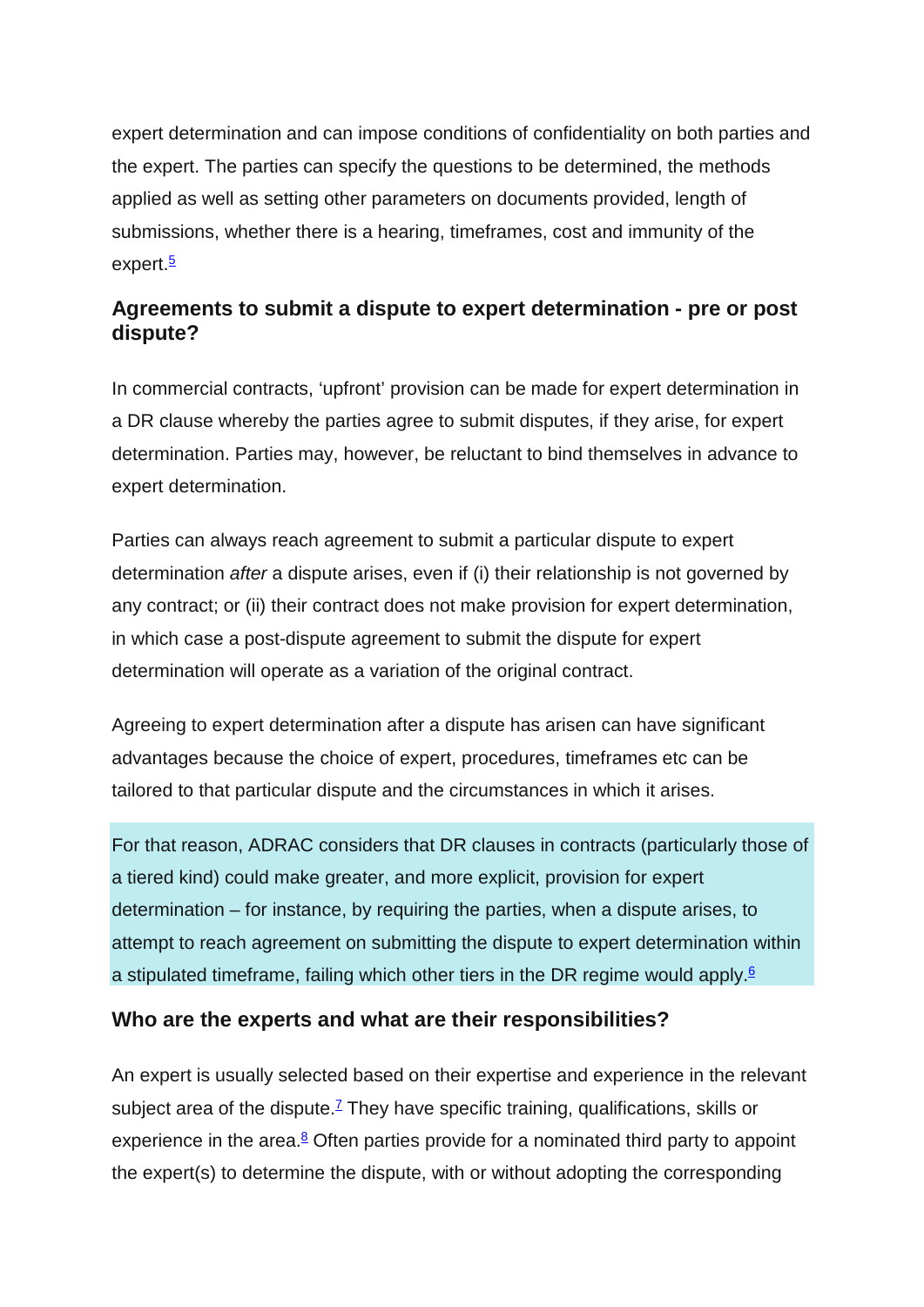complementary rules of that third party. If the nominated third party fails to appoint an expert, and no default mechanism is specified for selecting the expert, then the expert determination agreement made between the parties will fail and be of no  $effect.$ <sup>9</sup>

The role of the expert may be inquisitorial or purely adjudicative by reference to an agreed body of material. In either case, the task of the expert is to apply their expertise to the question(s) in the dispute. Most rules governing expert determination give the expert discretion to adopt procedures suitable to the circumstances of the particular case, avoiding unnecessary delay and expense, whilst acknowledging that an expert is not acting in an arbitral capacity.<sup>10</sup> An expert is not bound by the rules of evidence and is not obliged to ensure procedural fairness unless those elements are expressly required by the contract.<sup>11</sup> Moreover, unless provision is made to contrary effect, an expert is neither obliged to take evidence in the presence of the parties nor disclose any evidence obtained to the parties.<sup>12</sup> It is implied that the expert should act fairly and impartially and determine the dispute based on a set of agreed facts or materials. $13$  An expert is also not obliged to give reasons for their decision unless expressly required by the contract.

Unlike the statutory protection that exists for arbitrators, an expert does not have immunity against a claim for negligence or anything done or not done in the course of the determination, unless the contract expressly provides for it.<sup>14</sup> For example, a failure of the expert to exercise reasonable care and skill may give rise to a suit for damages.<sup>15</sup>

#### **When a dispute may be unsuitable for expert determination?**

Certain disputes may not be suitable for the process of expert determination, such as disputes involving complex and contested issues of fact and/or law, or where credit is a fundamental part of the enquiry.<sup>16</sup> The absence of traditional litigation procedures, such as discovery of documents or cross-examination of witnesses, may make it difficult to test and resolve disputed facts, and the expert may not be qualified to do so. However, much will depend on the terms of the agreement governing the expert determination. Some very complex and sensitive matters may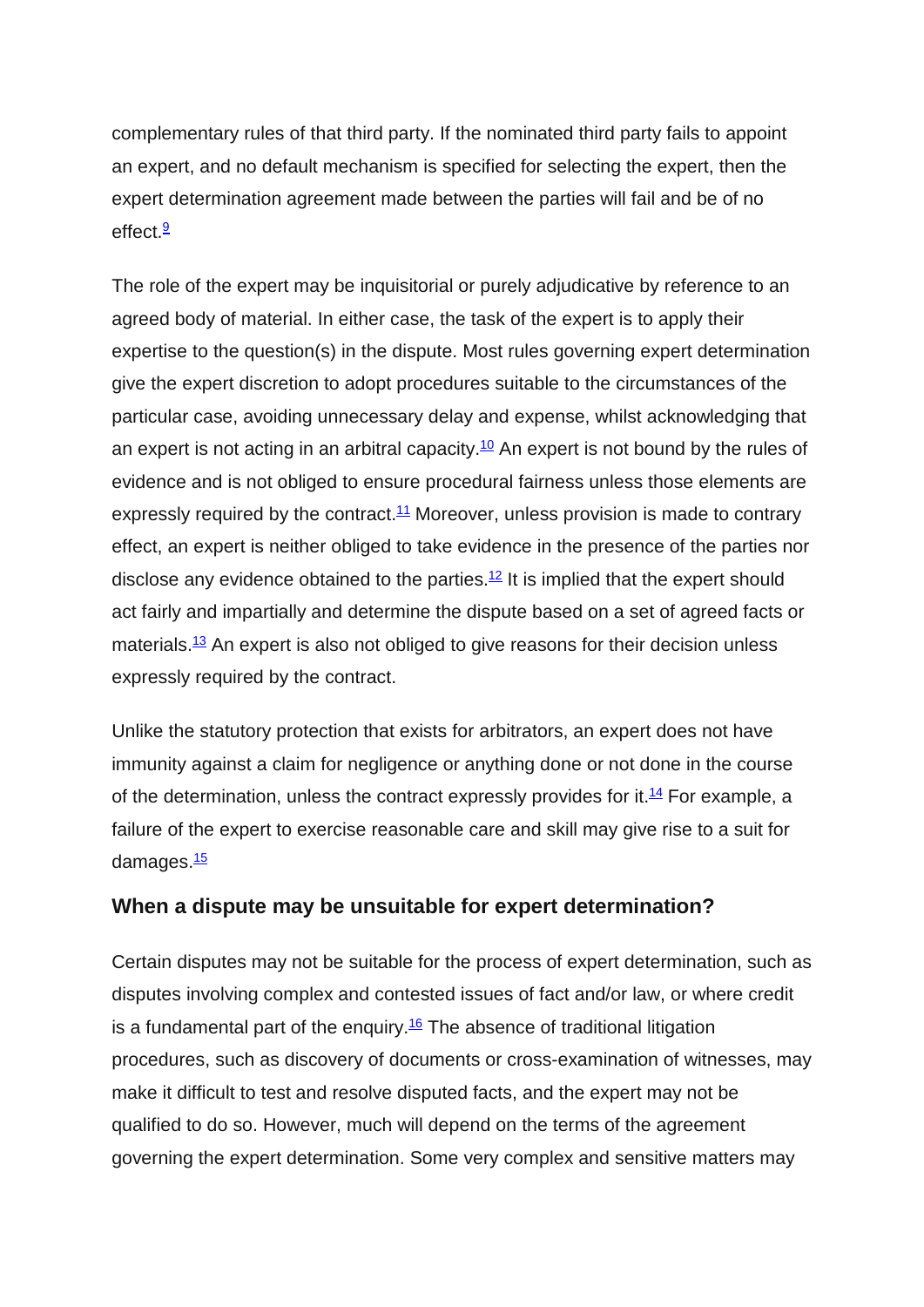be very amenable to expert determination, particularly if the agreement makes adequate provision for relevant matters (such as what law is to apply, and what material the expert is to have before him or her). An agreement which does not make adequate provision for the expert to arrive at a determination may be void or unenforceable. $\frac{17}{1}$ 

### **Cost arrangements**

In most cases, parties will bear their own costs of an expert determination unless the contract gives the expert the power to award costs against the losing party. $18$ 

#### **How are expert determinations enforced and can they be reviewed?**

Generally, courts will not intervene to remedy deficiencies in the expert determination procedure or to review the decision unless provided for in the contract.<sup>19</sup> The principle is that 'parties should be held to their agreement'.<sup>20</sup> As long as the expert has acted within the scope of the agreement between the parties, the court will enforce the decision as final and binding regardless of whether the expert made any errors or took irrelevant matters into account when reaching their  $decision.21$  $decision.21$ 

The courts do however have limited jurisdiction to investigate an expert determination where fraud or collusion has occurred or an expert has acted outside the terms of the contract. For example, where allegations were made that the expert had not performed the task they were required to undertake or had not performed it in a way contemplated by the agreement. $\frac{22}{3}$ 

In AGL Victoria v SPI,<sup>[23](http://www.adrac.org.au/adr-mapping/expert-determination#note23)</sup> Nettle JA applied a two-tier test for determining whether a mistake within the scope of the contract would justify setting aside a determination. $24$ Firstly, if the error occurred in the exercise of the expert's judgment, opinion or discretion then it is beyond review. On the contrary, if the error occurred in relation to the objective facts or when performing a mechanical or arithmetical task, then it is reviewable. If, on review, the error is found to be unreasonable and beyond contemplation of 'honest business people', it is liable to be set aside. $\frac{25}{5}$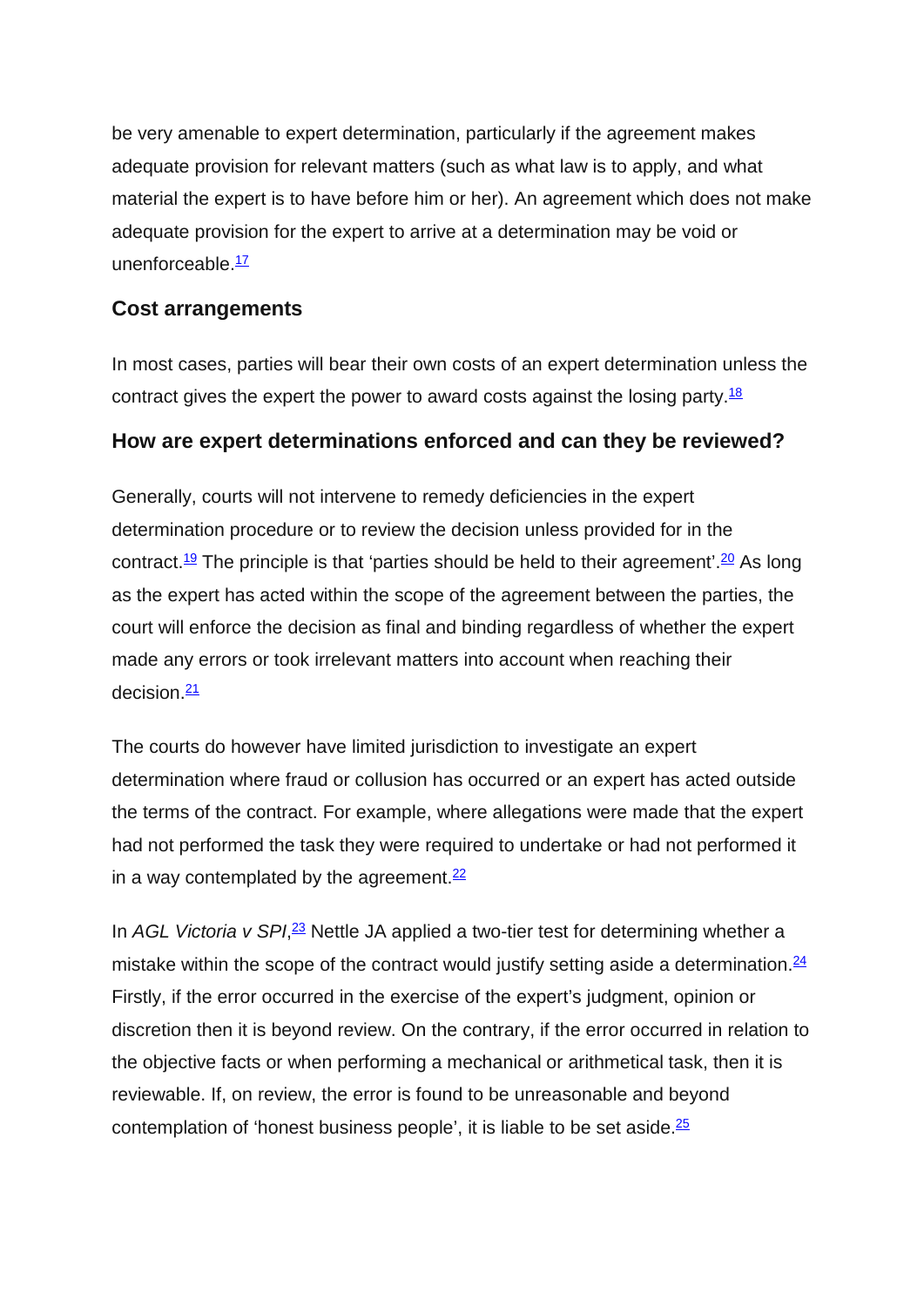Furthermore, the stated reasons for an expert determination may be reviewable if the contract or applicable rules require the provision of reasons.<sup>26</sup> Since the contract will be conditional upon the determiner providing reasons that address issues arising from the contract, their adequacy might be challenged.

Difficulties may arise in enforcing an expert determination where one party simply chooses to ignore the decision. In these circumstances, the party wishing to enforce the determination would need to approach the court to enforce the agreement. $27$ 

#### **Ongoing issues**

ADRAC considers that expert determination may be a significantly underutilised form of DR, given its potential advantages to disputants. ADRAC is interested to receive feedback on this, including the reasons for any underutilisation and what may be done to increase the level of use of expert determination.

1. Troy Peisley, 'Impugning expert determination: When does an error justify setting aside a determination?' (2011) 22 *Australian Dispute Resolution Journal* 247, 248.

2. Institute of Arbitrators and Mediators Australia (IAMA, now Resolution Institute), *Expert Determination Rules* (2010); Law Society of NSW, *Rules for Expert Determination*. The Resolution Institute is in the course of issuing new rules relating to expert determination, for inclusion in the Australian Standards.

6. It is important that such DR clauses make provision for what is to occur in the event agreement on expert determination cannot be reached – otherwise the DR is likely to be unenforceable as a mere agreement to agree; see [Enforceability of DR](http://www.adrac.org.au/adr-mapping/enforceability-of-adr-clauses-in-contract)  [clauses in contract.](http://www.adrac.org.au/adr-mapping/enforceability-of-adr-clauses-in-contract)

7. Graham Easton, 'Expert Determination – A Progress Report' (1999) 64 *Australian Construction Law Newsletter* 33.

- 8. AA de Fina, 'Expert Determination: misconception and misapplication' (2014) 30 *BCL* 368, 368.
- 9. Ibid 371.
- 10. IAMA, *Expert Determination Rules* (2010), r 5(3) and 5(1).
- 11. AA de Fina above n 7, 369.
- 12. Ibid.
- 13. Ibid 370.

<sup>3.</sup> Peisley above n 1, 248.

<sup>4.</sup> *The Heart Research Institute Ltd v Psiron Ltd* [2002] NSWSC 646 [16] (Einstein J).

<sup>5.</sup> Peisley above n 1, 248.